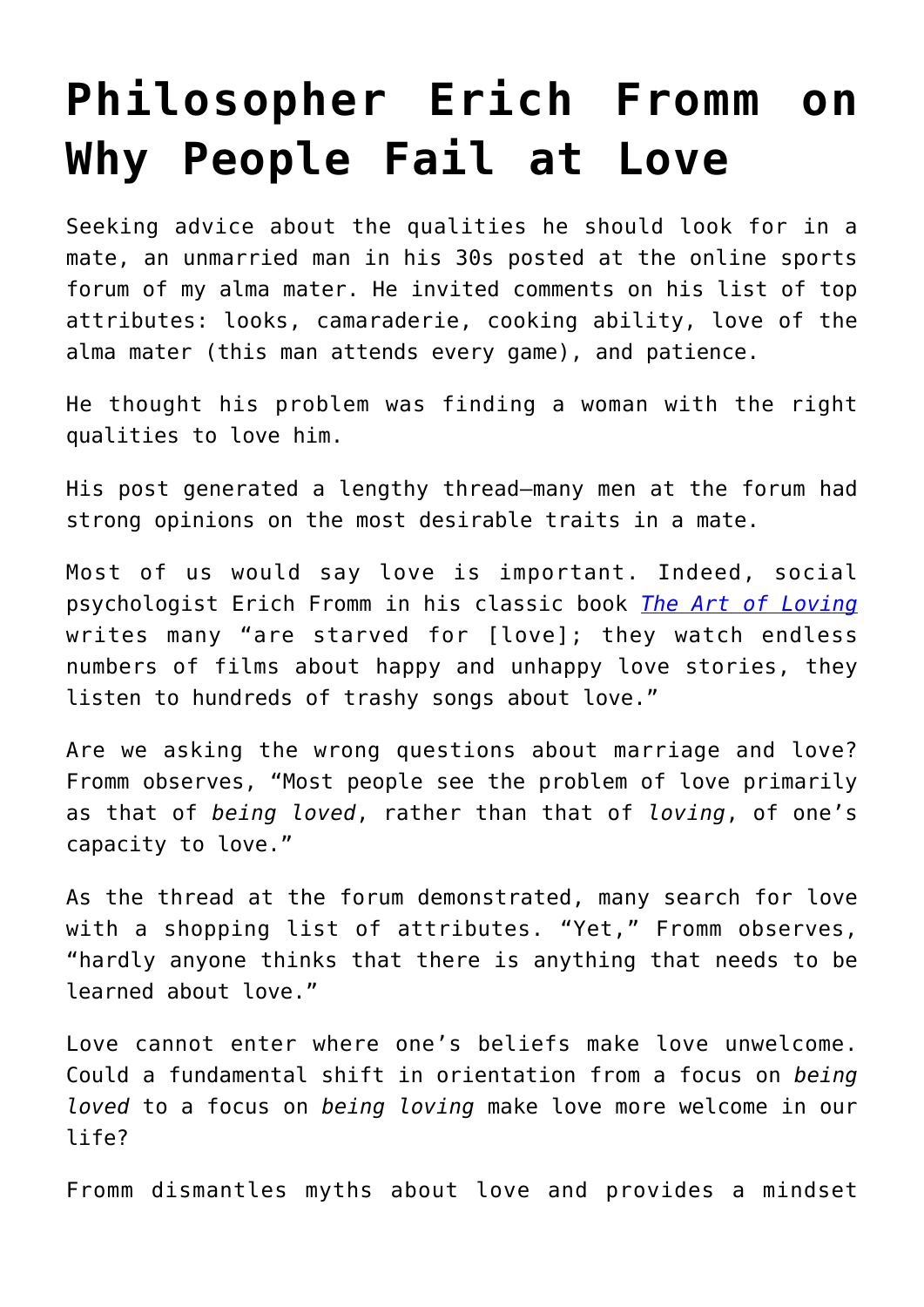adjustment for anyone willing to consider his ideas.

### **Realize 'love is an art, just as living is an art'**

People say *he or she is lucky in love*. That belief is nonsense, according to Fromm.

You can learn the "art of loving," and Fromm points out essential steps. As in the mastery of any art, the capacity to be loving requires "mastery of the theory" and "mastery of the practice." Crucially, Fromm instructs, "there is a third factor necessary to becoming a master in any art—the mastery of the art must be a matter of ultimate concern; there must be nothing else in the world more important than the art."

Given there are so many failed marriages, Fromm would say few people value "the art of loving." Why?

He writes, "In spite of the deep-seated craving for love, almost everything else is considered to be more important than love: success, prestige, money, power—almost all our energy is used for the learning of how to achieve these aims, and almost none to learn the art of loving."

Fromm's words jolt us like a bucket of ice water. There is nothing intrinsic to modern life that causes marriages to fail. Instead, our personal hierarchy of values gives too low a priority to being loving. Each of us has a responsibility to learn to grow our capacity to be loving.

## *[#MaLAKAStrumaydorKayGANDA](https://twitter.com/hashtag/MaLAKAStrumaydorKayGANDA?src=hash&ref_src=twsrc%5Etfw)*

*Immature love says: 'I love you because I need you.' Mature love says 'I need you because I love you.' Erich Fromm[#LizQuen5thAnniversary](https://twitter.com/hashtag/LizQuen5thAnniversary?src=hash&ref_src=twsrc%5Etfw)*

*— MCrisD (@MCrisDumlao) [March 13, 2018](https://twitter.com/MCrisDumlao/status/973499157028769793?ref_src=twsrc%5Etfw)*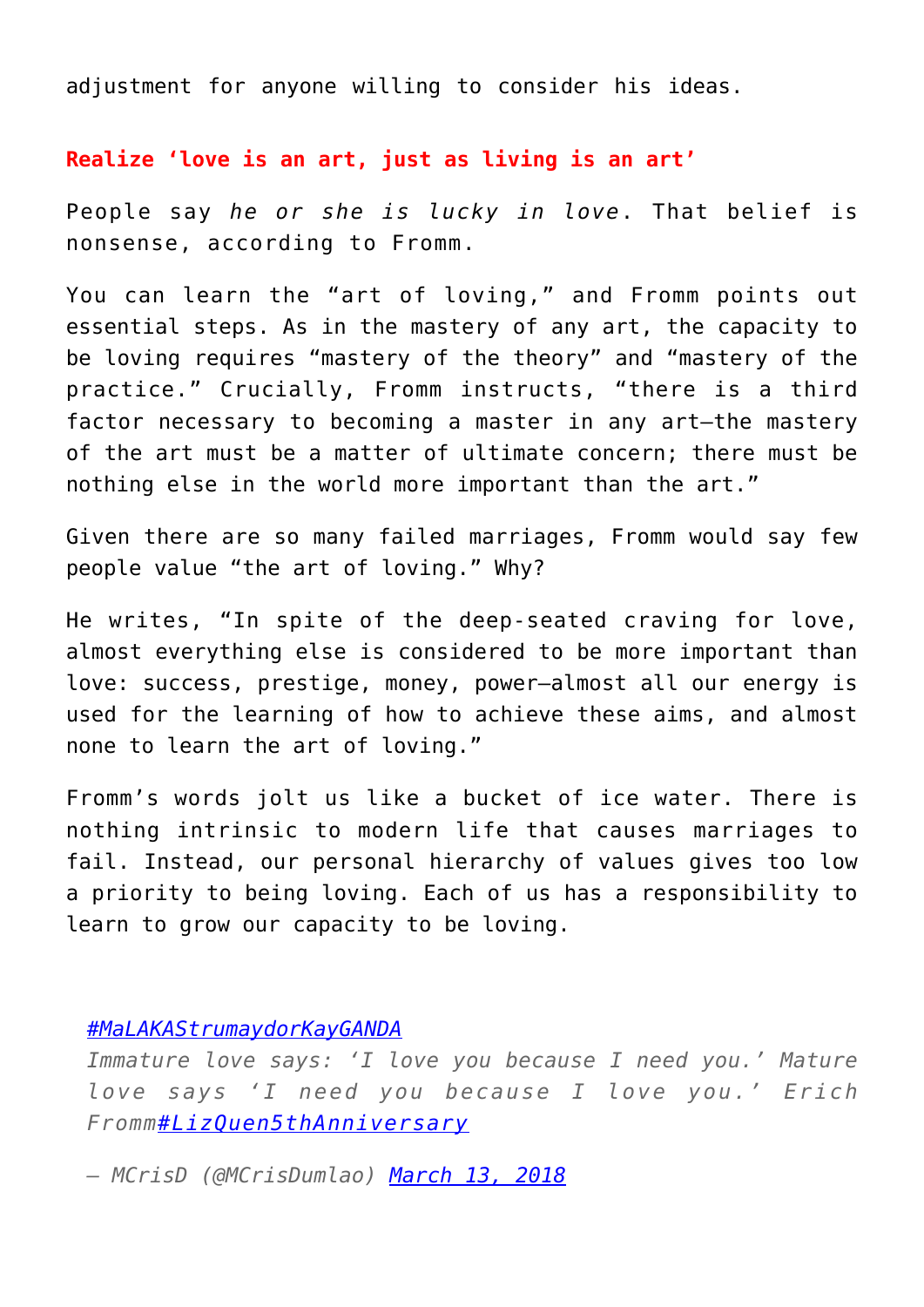# **Understand infatuation is only the beginning**

Fromm observes, "There is hardly any activity, any enterprise, which is started with such tremendous hopes and expectations, and yet, which fails so regularly, as love."

Mere infatuation won't last. Fromm writes, "The two persons become well acquainted, their intimacy loses more and more its miraculous character, until their antagonism, their disappointments, their mutual boredom kill whatever is left of the initial excitement."

What comes after infatuation wears off? For partners who are not willing to become more loving, often the relationship dissolves. Then they are on to another relationship where they aim to get a better deal from a person who they believe will love them more. Believing love is merely a "mutually favorable exchange," they go right back to looking for the "right object to love—or to be loved by."

An endless cycle repeats, proving Fromm's essential point: Love is not merely a "pleasant sensation" but instead requires "knowledge and effort."

We get confused, Fromm writes, with "the initial experience of '*falling'* in love, and the permanent state of *being* in love."

Love, Fromm describes, is "an active striving for the growth and happiness of the loved person, rooted in one's own capacity to love."

*Being in love* is a skill to master, not a transitory feeling. *Being in love* depends on increasing our own capacity to love.

### **Place character first**